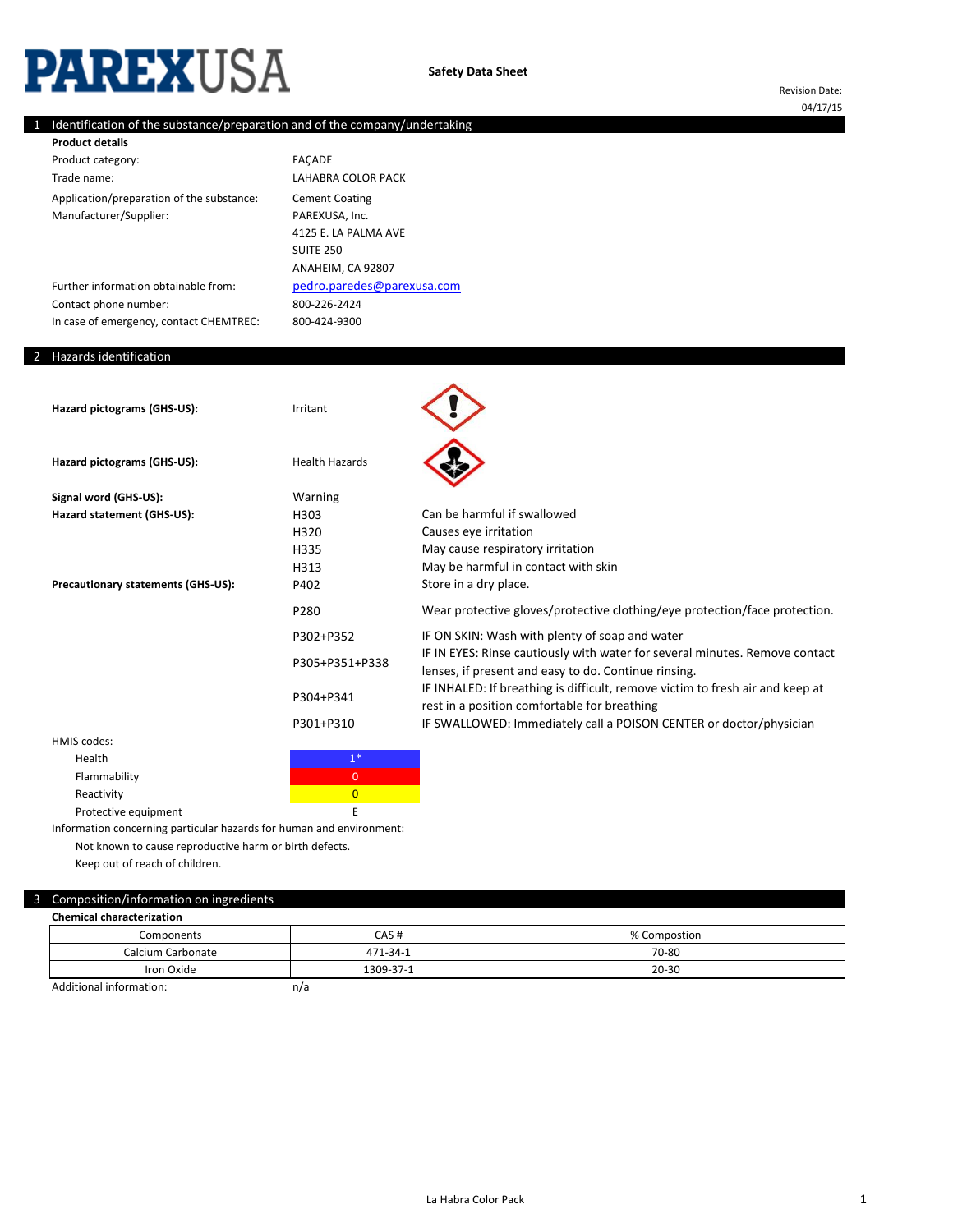| First aid measures   |                                                                                                                                                      |
|----------------------|------------------------------------------------------------------------------------------------------------------------------------------------------|
| General information: | n/a                                                                                                                                                  |
| After inhalation:    | Remove to fresh air. If not breathing, give artificial respiration. If having difficulty breathing, give oxygen. Get<br>immediate medical attention. |
| After skin contact:  | Wash affected area thoroughly with soap and water. Remove contaminated clothes and launder before re-use.                                            |
| After eye contact:   | Immediately flush eyes with plenty of water for at least 15 minutes. Get medical attention.                                                          |
| After swallowing:    | Do not induce vomiting. Get medical attention immediately.                                                                                           |

| Fire-fighting measures         |                                                                           |
|--------------------------------|---------------------------------------------------------------------------|
| General information:           | This product does not support combustion and is non-flammable.            |
| Flash point:                   | n/a                                                                       |
| Suitable extinguishing agents: | For the dried product, use carbon dioxide, dry chemical, or alcohol foam. |
|                                |                                                                           |
| Hazardous combustion products: | n/a                                                                       |
| Protective equipment:          | n/a                                                                       |
| Firefighting instructions:     | n/a                                                                       |

| h. | Accidental release measures            |                                                                                                                                                                                                                                                                 |
|----|----------------------------------------|-----------------------------------------------------------------------------------------------------------------------------------------------------------------------------------------------------------------------------------------------------------------|
|    | Measures for environmental protection: | Keep spilled products out of sewers, streams, and water systems.                                                                                                                                                                                                |
|    | Measures for cleaning/collecting:      | For dry material, collect by sweeping and scooping. Transfer collected material to a container, being careful to<br>minimize creation of dust. For wet material, scoop material up and transfer to an open container. Allow<br>material to dry before disposal. |
|    | Additional information:                | See section 13 and section 15 for specific regulatory information concerning this product.                                                                                                                                                                      |

# 7 Handling and storage

#### Handling:

Wear appropriate protective equipment when working with this product. Promptly remove dusty clothing, or clothing wet with product mix, and launder before re-using. Wash thoroughly after exposure to product dust, or wet product mixtures. Keep out of reach of children.

### Storage:

Store in a dry location. Atmospheric temperatures and pressures do not affect the shelf life of this product. However, moisture contamination will render the product useless. Keep product concentrate dry until use.

#### 8 Exposure controls/personal protection

Additional information about design of technical facilities:

n/a

| Ingredients with limit values that require monitoring at the workplace: |                                                                                                                                                                                                          |                          |                     |
|-------------------------------------------------------------------------|----------------------------------------------------------------------------------------------------------------------------------------------------------------------------------------------------------|--------------------------|---------------------|
| CAS#<br>Exposure Limit<br>Name                                          |                                                                                                                                                                                                          |                          |                     |
| 1317-65-3                                                               | Calcium Carbonate                                                                                                                                                                                        | NIOSH 10mg/m3 TWA(Total) | 5 mg/m <sup>3</sup> |
|                                                                         |                                                                                                                                                                                                          | OSHA 15mg/m3 TWA         | 5 mg/m <sup>3</sup> |
| Additional information:                                                 | The lists valid during the making were used as a basis.                                                                                                                                                  |                          |                     |
| Personal protective equipment:<br>ventilation                           | Use local exhaust. General exhaust acceptable if the exposure to materials above is maintained below<br>applicable exposure limits. Refer to OSHA Standards 1910.94, 1910.107, and 1910.108.             |                          |                     |
| respiratory protection                                                  | If personal exposure cannot or may not be controlled below applicable limits by ventilation, wear properly<br>fitted respirator approved by NIOSH/MSHA for protection against materials described above. |                          |                     |
| eye protection<br>skin protection                                       | Wear safety glasses to reduce the potential for eye contact.<br>Prevent prolonged or repeated contact by using rubber gloves and appropriate protective clothing.                                        |                          |                     |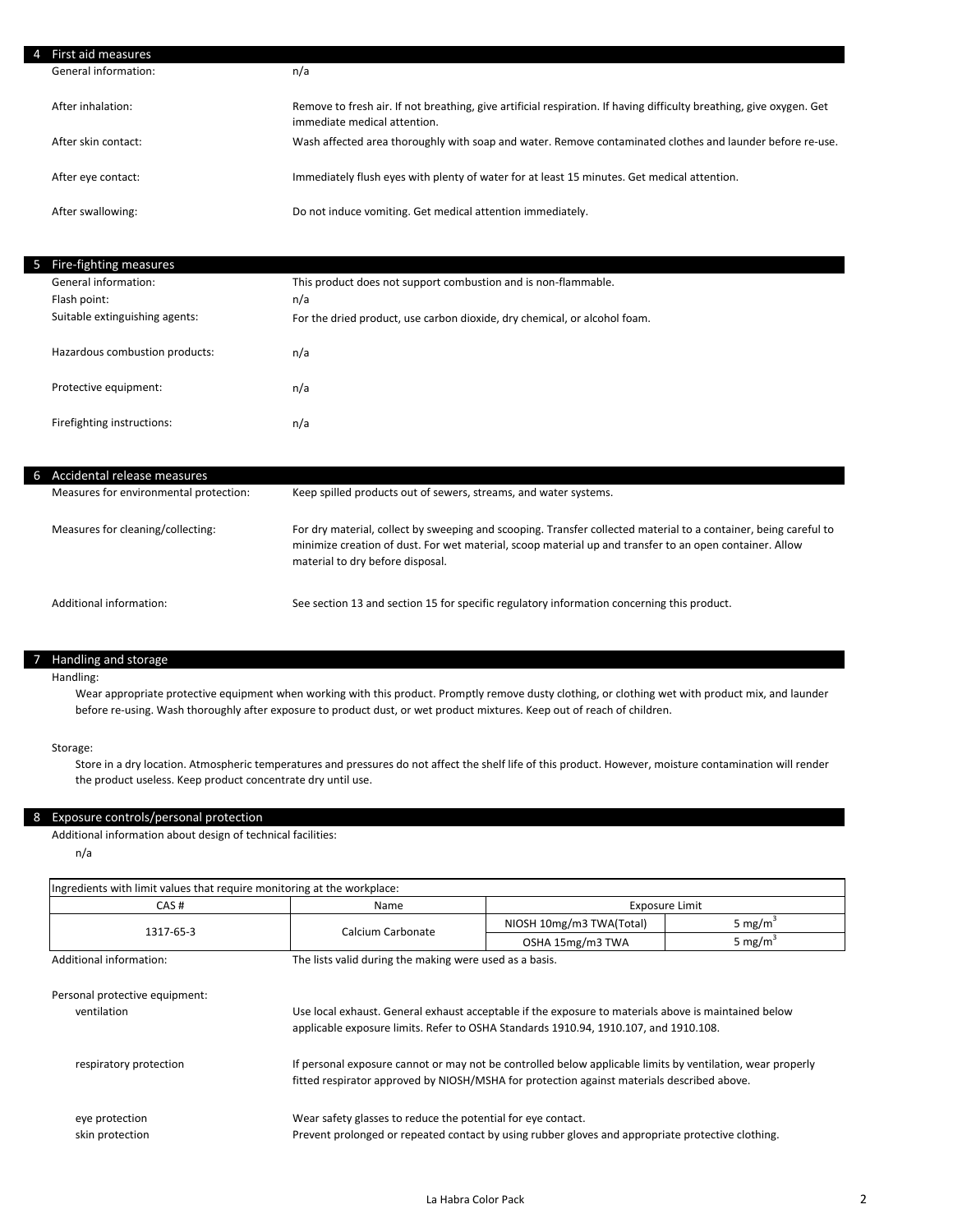# 9 Physical and chemical properties

| r riyardan dina circimicar properties |                      |  |
|---------------------------------------|----------------------|--|
| General information:                  |                      |  |
| form                                  | powdered solid       |  |
| color                                 | colored              |  |
| odor                                  | no distinct odor     |  |
| pH                                    | 12-13 in water       |  |
| Change in condition:                  |                      |  |
| melting point/melting point range     | n/a                  |  |
| boiling point/boiling point range     | n/a                  |  |
| evaporation rate:                     | n/a                  |  |
| vapor density:                        | n/a                  |  |
| Specific gravity:                     | 2.77                 |  |
| Solubility in/Miscibility with water: | dispersible          |  |
| Density at 20°C:                      | 23.09 lb/gal         |  |
| VOC:                                  | 0.0 g/L (0.0 lb/gal) |  |

#### 10 Stability and reactivity Conditions to be avoided: Chemical stability: Materials to be avoided: Hazardous polymerization: Dangerous decomposition products: Stable None known Will not occur None known

Will not spontaneously occur. Addition of water will produce caustic calcium hydroxide, which can cause chemical burns.

| 11 Toxicological information          |                                                                                                                                                                         |
|---------------------------------------|-------------------------------------------------------------------------------------------------------------------------------------------------------------------------|
| Acute toxicity:                       |                                                                                                                                                                         |
| mineral dusts                         | Some items mentioned in Section 8 are considered mineral dusts by OSHA and a correctly fitted, NIOSH<br>approved respirator is required when working with this product. |
| Primary irritant effect:              |                                                                                                                                                                         |
| on the skin                           | Exposure of skin to wet product mix may cause chemical burns. Symptoms of exposure may take several hours<br>to manifest.                                               |
| on the eye                            | Exposure of eyes to wet product mix may cause chemical burns and blindness. Exposure to airborne dust can<br>cause immediate or delayed irritation or inflammation.     |
| through ingestion                     | May be harmful if ingested.                                                                                                                                             |
| through inhalation                    | Dust generated during handling this product concentrate may cause irritation to the respiratory tract.                                                                  |
| Additional toxicological information: | n/a                                                                                                                                                                     |

| 12 Ecological information                    |     |
|----------------------------------------------|-----|
| Elimination (persistence and degradability): | n/a |
| Behavior in environmental systems:           | n/a |
| Mobility and bioaccumulation potential:      | n/a |
| General notes:                               | n/a |
|                                              |     |

| 13 Disposal considerations          |                                                                                                                                                                   |
|-------------------------------------|-------------------------------------------------------------------------------------------------------------------------------------------------------------------|
| Product recommendation:             | This product must be disposed of in accordance with applicable local, state and federal regulations. Where<br>possible, it is best to use up any excess material. |
| Uncleaned packaging recommendation: | Disposal must be made according to official regulations.                                                                                                          |
| 14 Transport information            |                                                                                                                                                                   |
| Land transport USDOT                | Not classified as a dangerous good under transport regulations                                                                                                    |
| Sea transport IMDG                  | Not classified as a dangerous good under transport regulations                                                                                                    |
| Air transport IATA/ICAO             | Not classified as a dangerous good under transport regulations                                                                                                    |
|                                     |                                                                                                                                                                   |